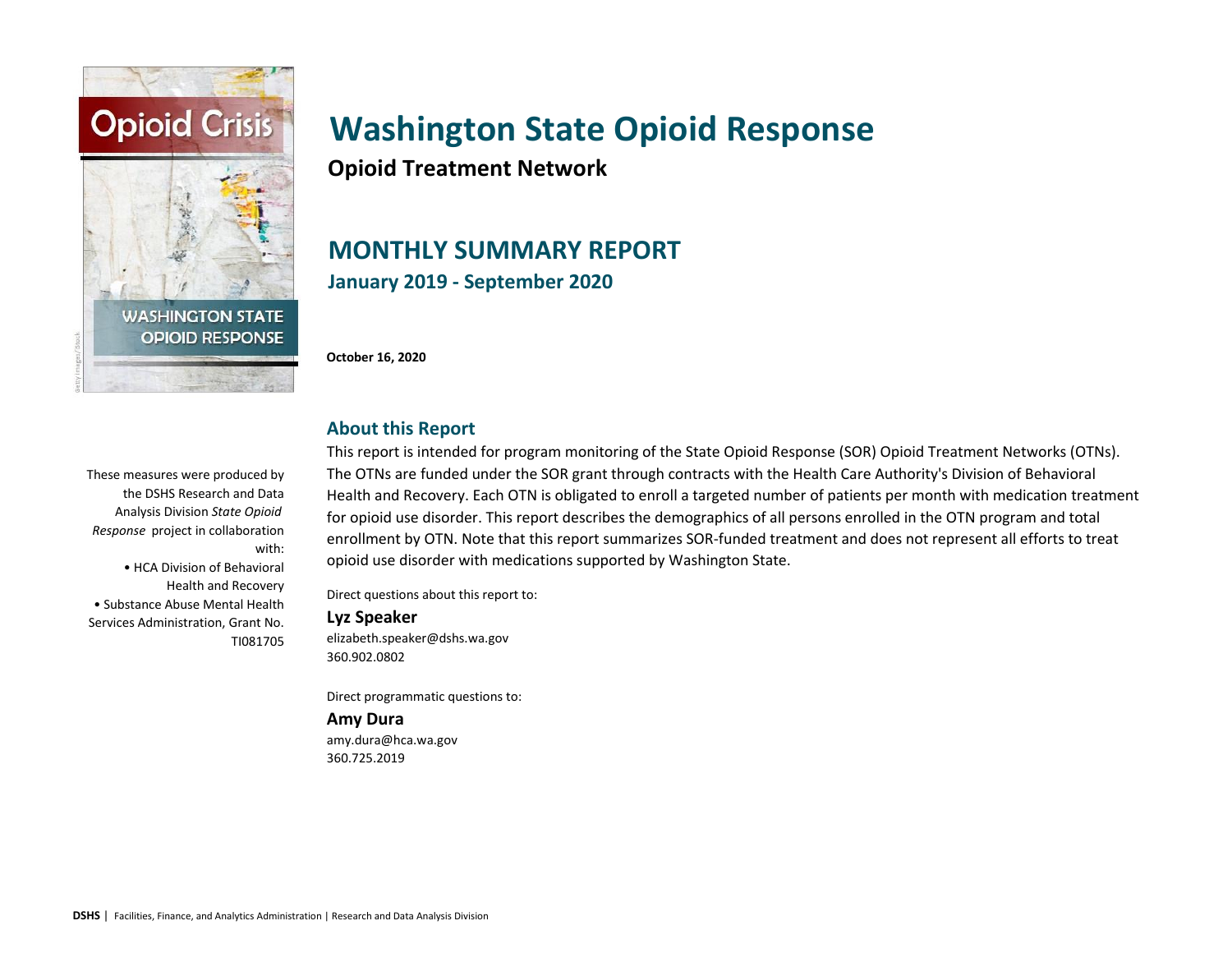**Opioid Treatment Network Monthly Summary Report**

**October 16, 2020**

#### **CONTENTS**

#### PAGE

Getty Images/iStock

**1 Understanding the Report**

**STATE OPIOID RESPONSE** 

**2 All Site Summary**

**Opioid Crisis** 

- **3 Medical Facilities**
- 3 Family Health Center
- 3 Harborview Medical Center
- 3 Klickitat Valley Health
- 4 <sup>l</sup> Multicare Deaconess Hospital
- 4 Peace Health SW Medical Center
- 4 Summit Pacific Medical Center
- 5 Swedish Medical Center Edmonds
- 5 Valley Medical Center
- **6 Correctional Facilities Monthly Target**
- 6 Benton County Jail
- 6 Franklin County Jail
- 
- 7 Kitsap County Jail
- 7 SCORE King County
- **8 Community Facilities 1996 Community Facilities**
- 8 Capital Recovery Center
- 8 Community Psychiatric Clinic
- 8 DESC Seattle
- 9 Tacoma Fire Department **Example 2** FIGURE 2.
- **10 Enrollment Events by Month**



FIGURE 2.

#### **Enrollments**



## **UNDERSTANDING THE REPORT**

#### Q **What is an Opioid Treatment Network?**

**Opioid Treatment Networks (OTN)** were developed to increase the identification of opioid use disorder (OUD) in emergency departments, jails, and community agencies (syringe service programs, shelters, or fire departments). OTNs initiate medication treatment for OUD (MOUD) with identified individuals and make referrals to community providers for ongoing care. OTNs can offer all FDA-approved MOUDs (Buprenorphine, Methadone, and Naltrexone).

#### **DEFINITIONS**

#### **Events**

Total number of MOUD events (episodes) initiated by the OTN. Single episodes are marked by receipt of MOUD (buprenorphine, methadone, or naltrexone). Individuals who discharge and return will have more than one event.

#### **Clients**

Total number of unique clients/patients with an MOUD episode by the OTN. Each client is only counted once.

#### **Discharges**

Discharges are recorded when a client is no longer receiving MOUD from the OTN.

#### **Monthly Target**

OTNs have a monthly contracted event target. The grey line (Figure 1) shows the OTN monthly target (10), and the blue bar displays the number of events in that reporting month (12).

#### **Enrollments Over Time**

Based on the monthly target, this graph (Figure 2) shows the cumulative events in relation to the target. The grey line is the cumulative target (18) and the blue line is cumulative OTN events (32).

#### l **Reported Discharges**

The percent of clients with a reported discharge from the program. Discharges indicate an individual is no longer receiving MOUD through the SOR grant. This is not a retention in treatment measure and relies on clinical reporting.

#### $\bullet$ **Medication at Induction**

For all events, the type of MOUD initially prescribed.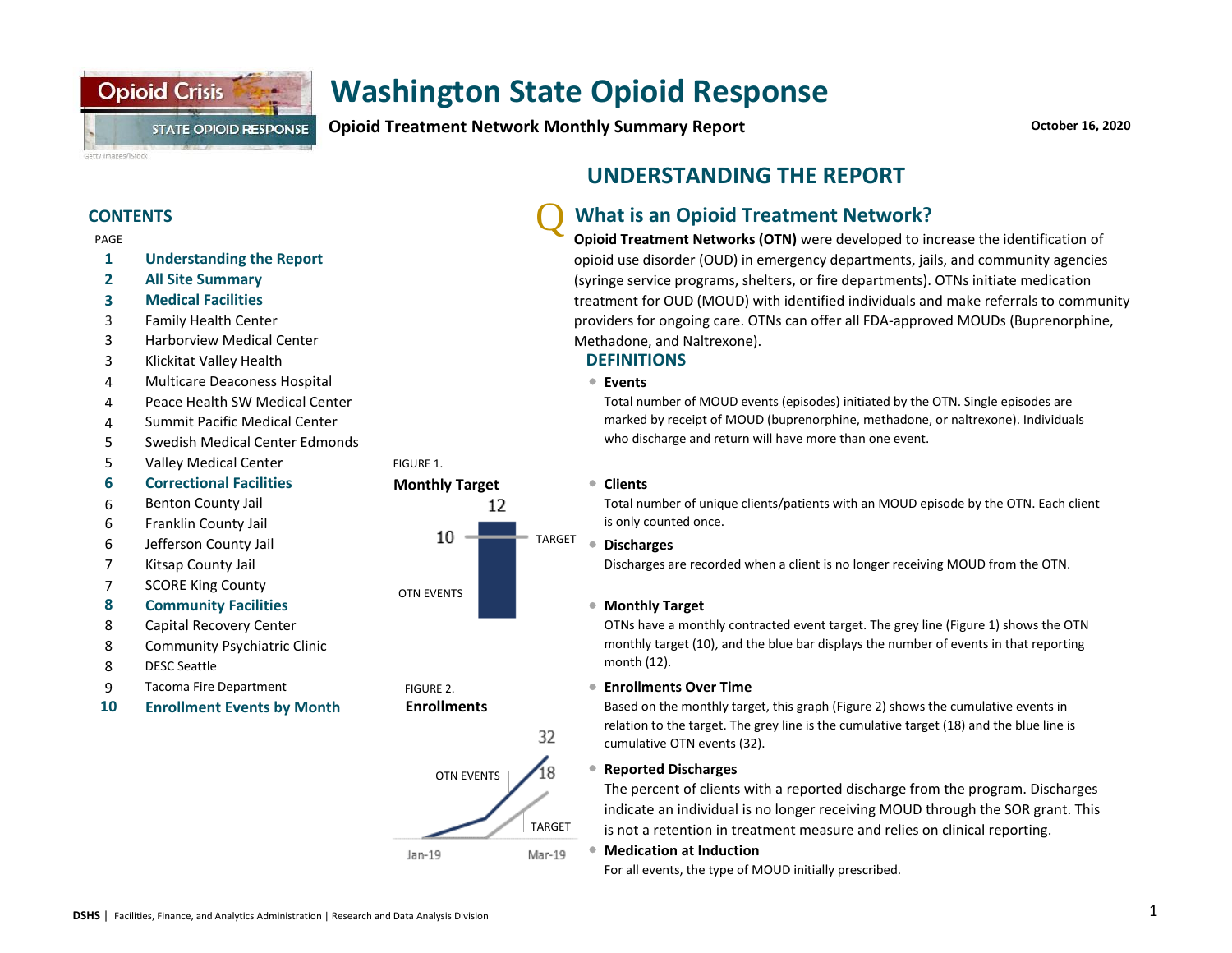

**Opioid Treatment Network Monthly Summary Report CONSCRUPT And Algorithm CONTEX 16, 2020** 

## **ALL SITE SUMMARY**

### **TOTAL COUNTS**

| 7,558 | <b>EVENTS</b>     |
|-------|-------------------|
| 6,081 | <b>CLIENTS</b>    |
| 5,932 | <b>DISCHARGES</b> |



Jan-19 Mar-19 May-19 Jul-19 Sep-19 Nov-19 Jan-20 Mar-20 May-20 Jul-20 Sep-20

#### **Client Demographics**



Note: 34 patients missing Gender; 5 patients under 18 or missing age; 414 patients missing Race/Ethnicity.

**Over or Under Monthly Enrollment Target by Site**



#### **Race/Ethnicity**

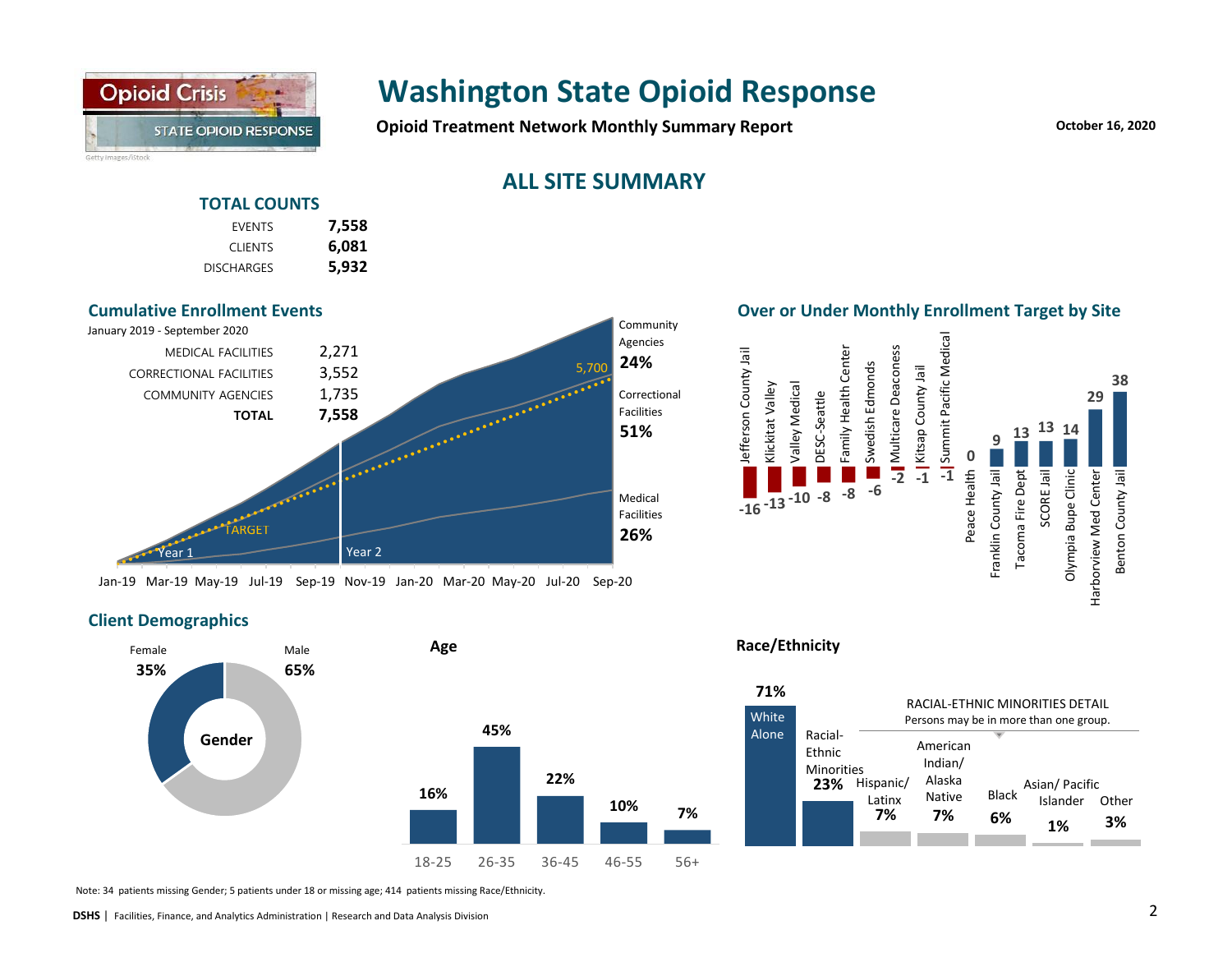

**Opioid Treatment Network Monthly Summary Report CONSERVING MONETH REPORT REPORT** October 16, 2020

## **MEDICAL FACILITIES**

### **Family Health Center**



#### **Harborview Medical Center**



### **Klickitat Valley Health**

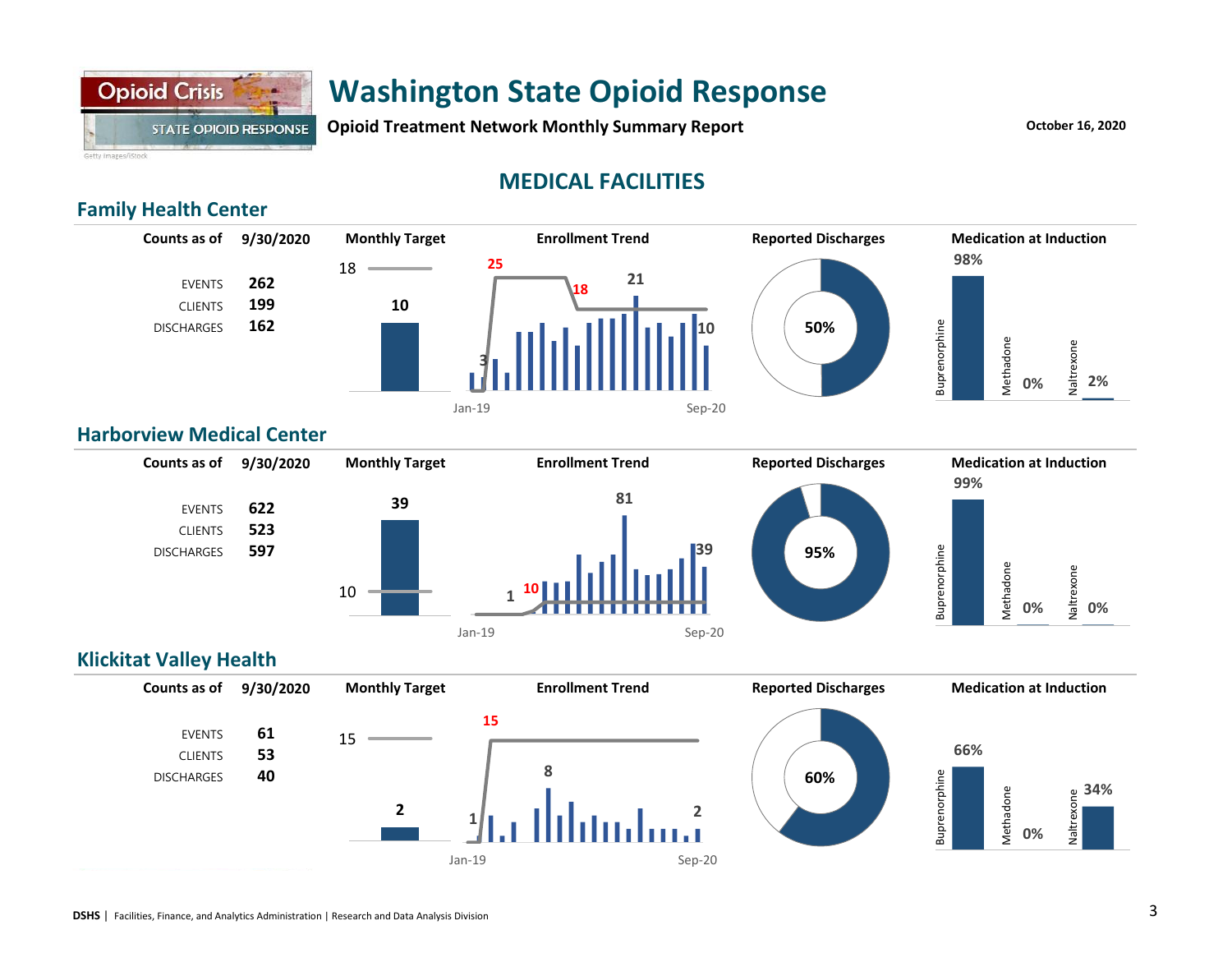

**Opioid Treatment Network Monthly Summary Report CONSERVING MONEY 16, 2020** 

Getty Images/iStock

## **MEDICAL FACILITIES**

### **Multicare Deaconess Hospital**



#### **Peace Health SW Medical Center**



### **Summit Pacific Medical Center**

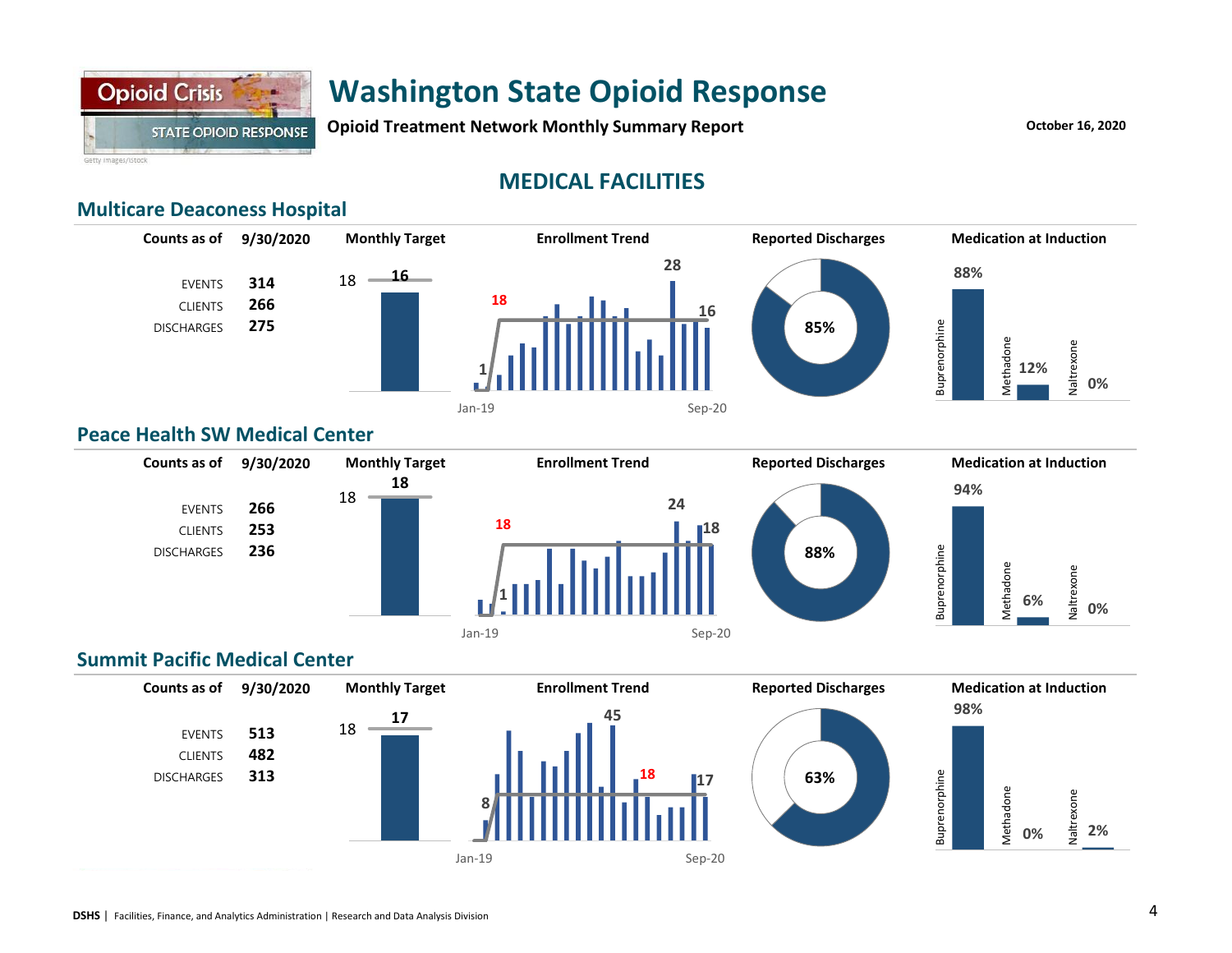

**Opioid Treatment Network Monthly Summary Report CONSERVING MONETH REPORT REPORT** October 16, 2020

Getty Images/iStock

## **MEDICAL FACILITIES**

### **Swedish Medical Center Edmonds**



#### **Valley Medical Center**

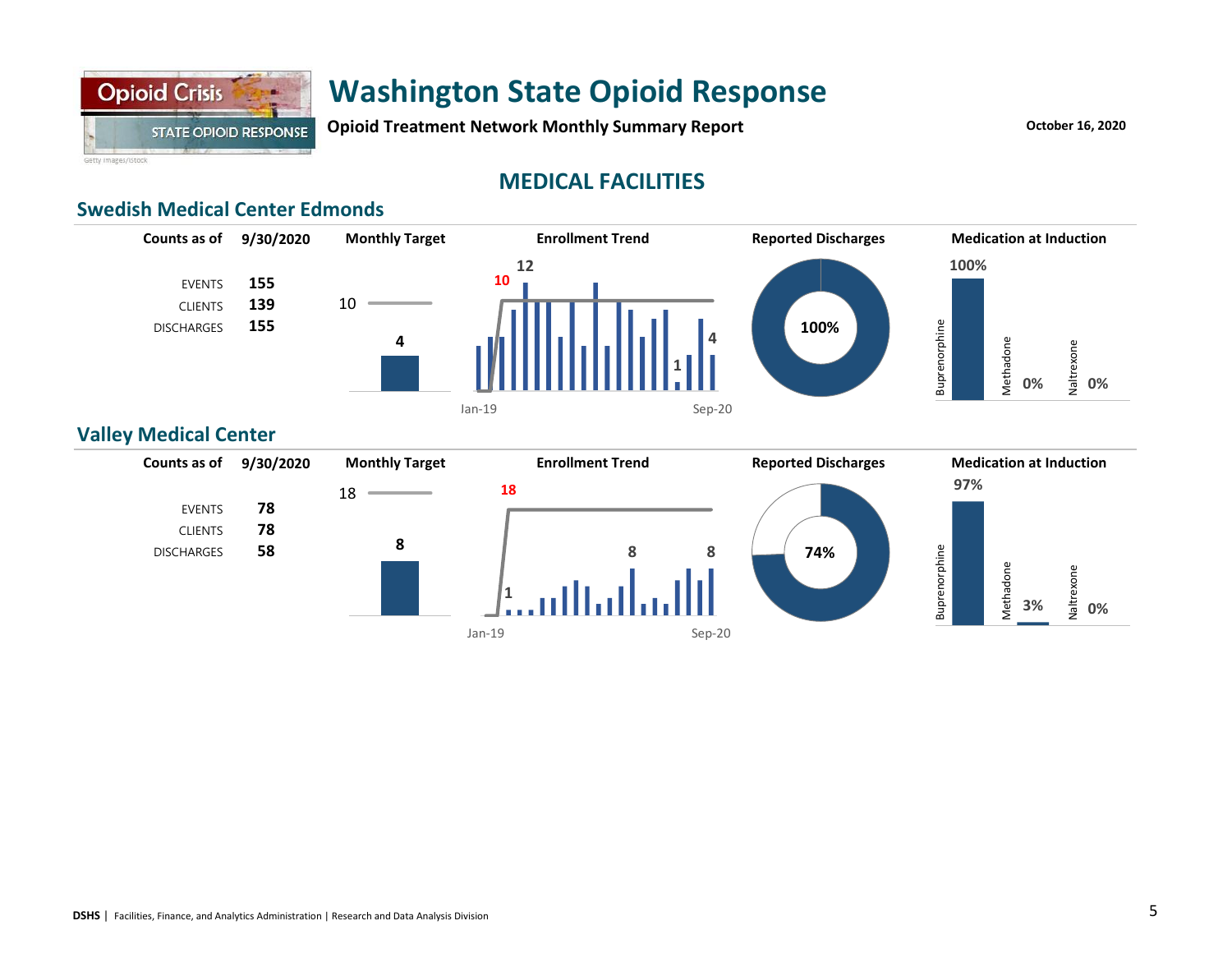

**Opioid Treatment Network Monthly Summary Report CONSERVING MONEY 16, 2020** 

## **CORRECTIONAL FACILITIES**

### **Benton County Jail**



### **Franklin County Jail**



## **Jefferson County Jail**

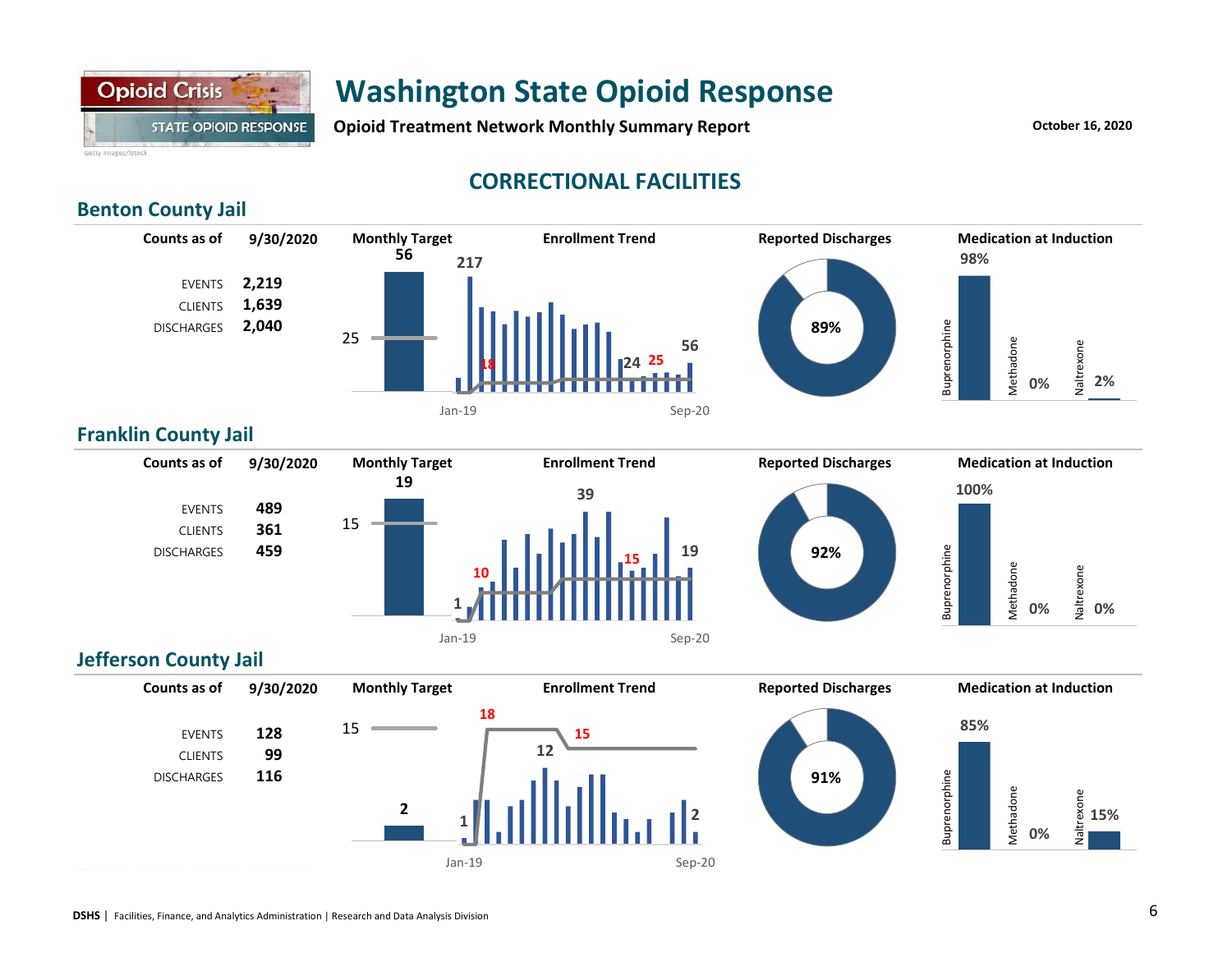

## **Washington State Opioid Response** Jan-19 Sep-20

**Opioid Treatment Network Monthly Summary Report CONSCRUPT 2020 October 16, 2020** 

Getty Images/IStock

## **CORRECTIONAL FACILITIES**

### **Kitsap County Jail**



### **SCORE King County**

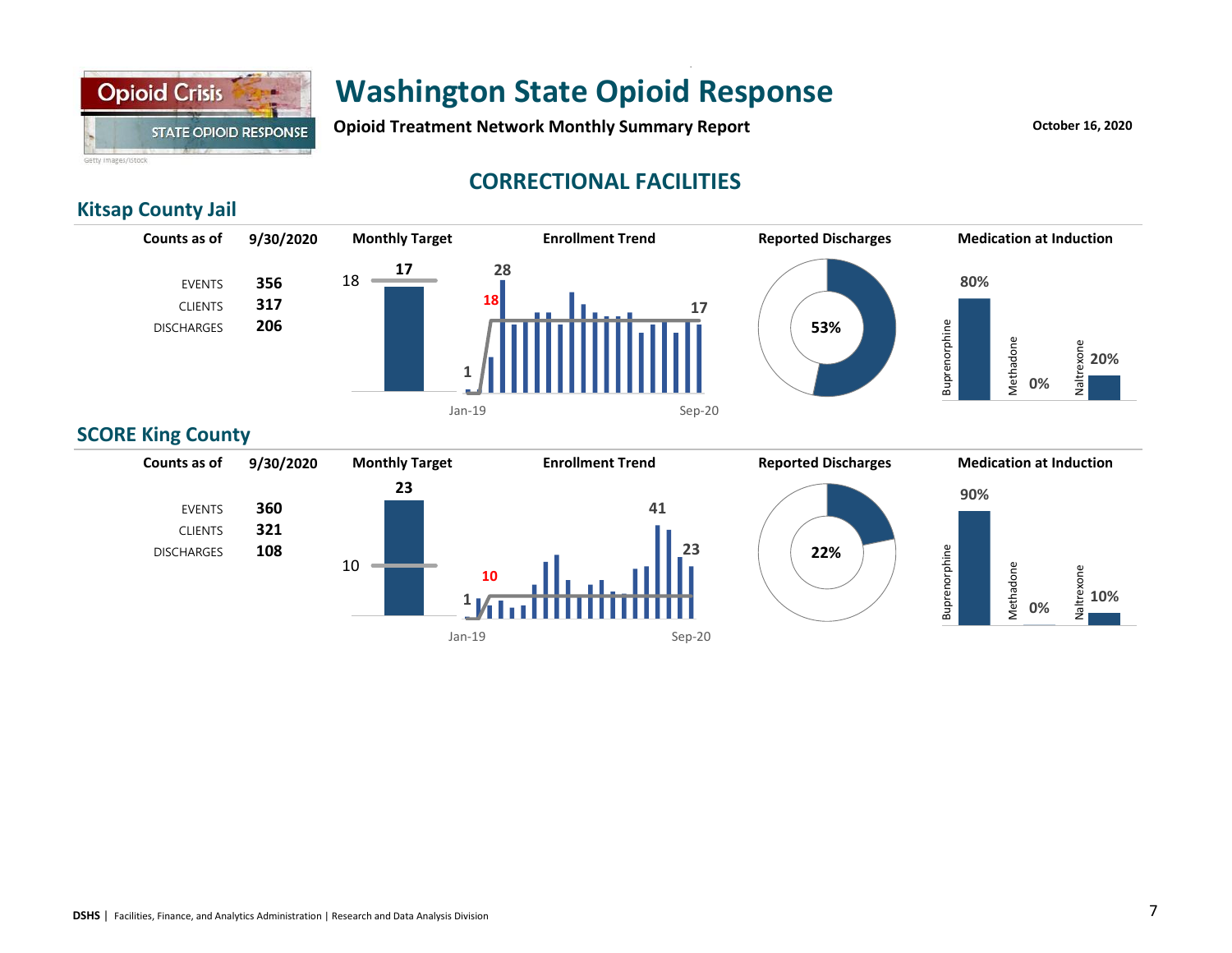

**Opioid Treatment Network Monthly Summary Report CONSCRUPT 2020** *October 16, 2020* 

## **COMMUNITY FACILITIES**

### **Olympia Bupe Clinic at Capital Recovery Center**



#### **Sound** (formerly Community Psychiatric Clinic)



### **DESC Seattle**

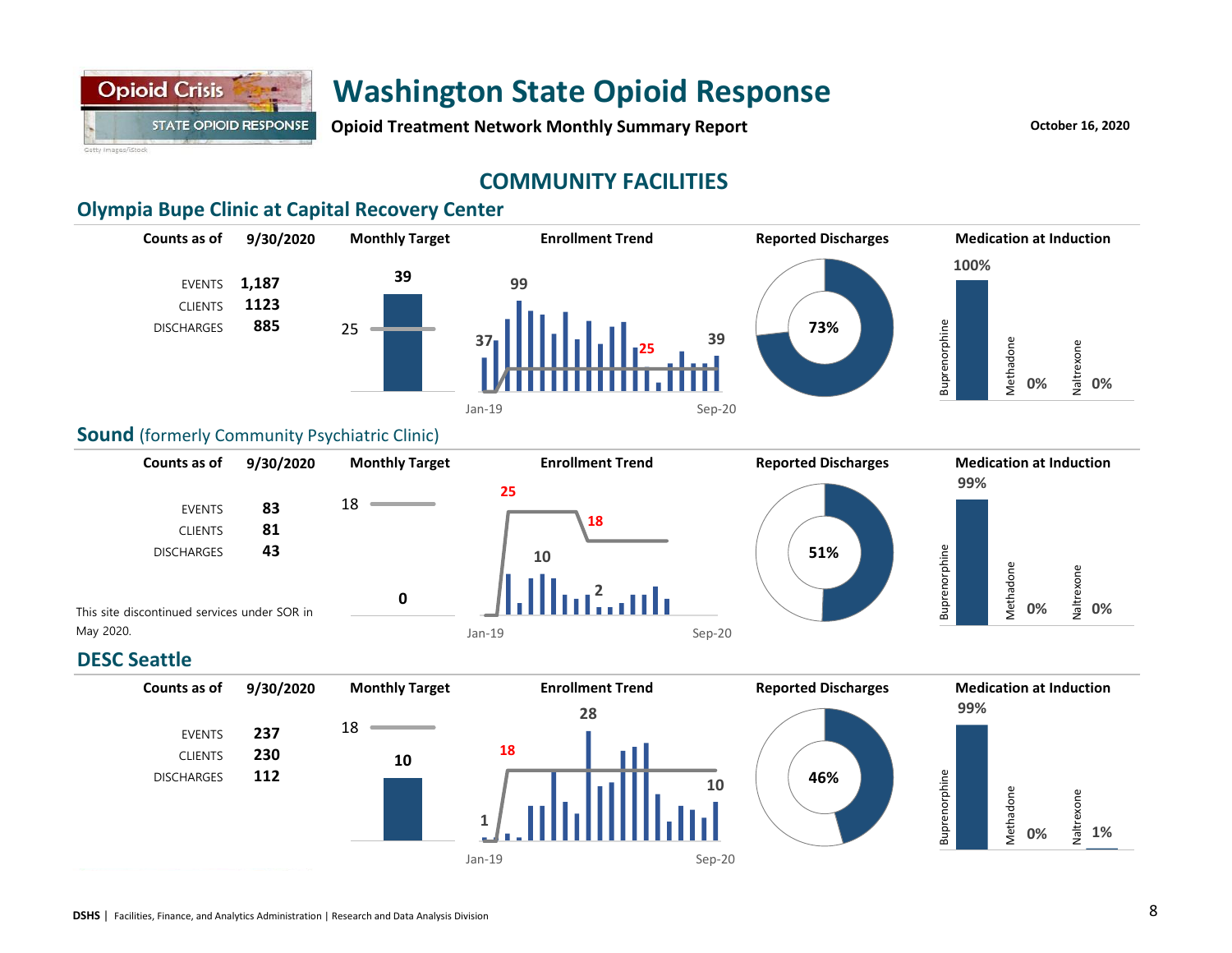

**Opioid Treatment Network Monthly Summary Report CONSCRUPT 2020** *October 16, 2020* 

Getty Images/IStock

## **COMMUNITY FACILITIES**

### **Tacoma Fire Department**

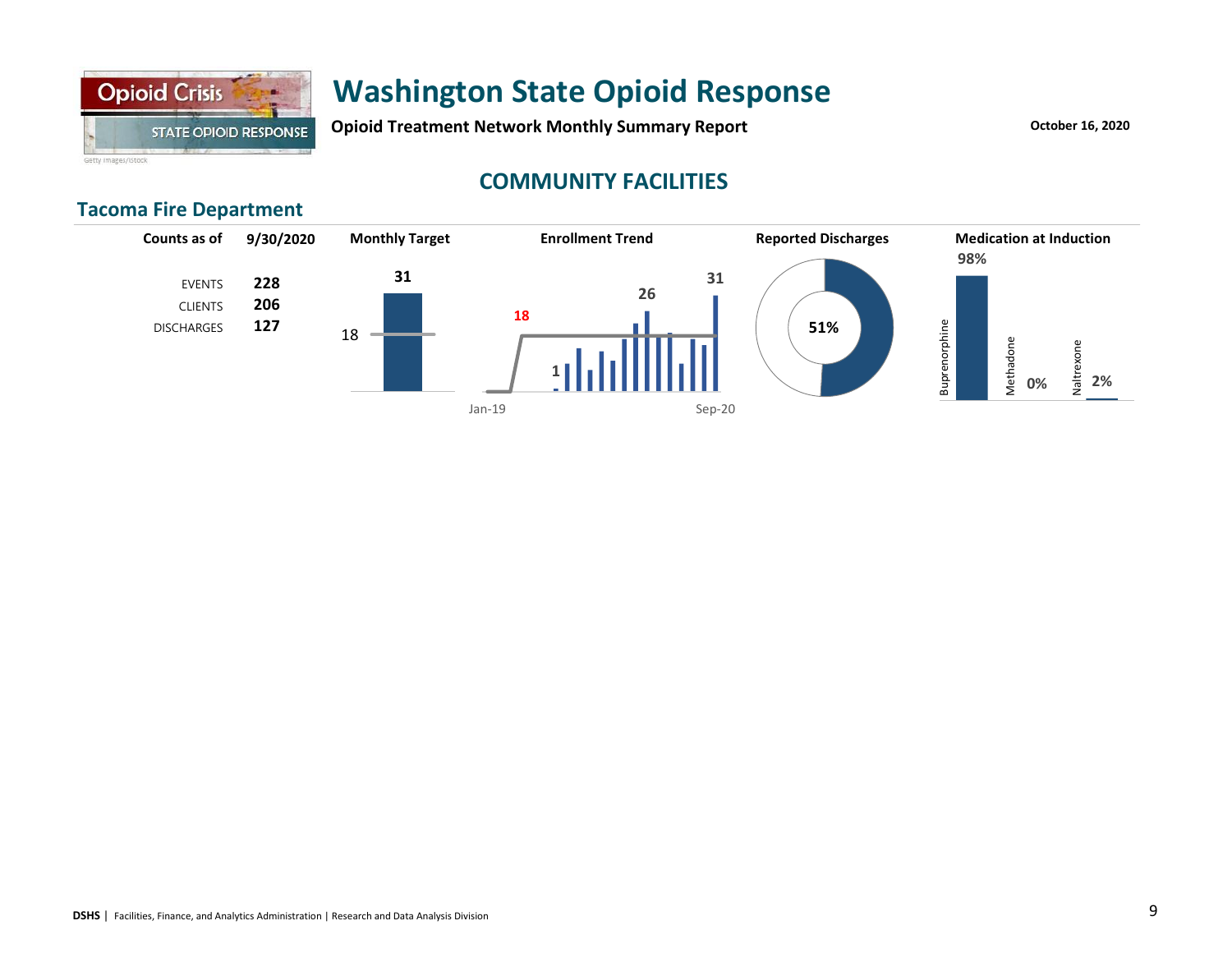

**Opioid Treatment Network Monthly Summary Report**

Getty Images/iStock

## **Enrollment Events by Month**

|             |              | <b>Family Health</b><br>Center |                | <b>Harborview</b><br><b>Klickitat Valley</b><br><b>Medical Center</b> |                | <b>Multicare</b><br><b>Peace Health</b><br><b>Deaconess Hospital</b> |              | <b>Summit Pacific</b><br><b>Medical Center</b> |                | <b>Swedish Edmonds</b> |              |                |              |                |              |
|-------------|--------------|--------------------------------|----------------|-----------------------------------------------------------------------|----------------|----------------------------------------------------------------------|--------------|------------------------------------------------|----------------|------------------------|--------------|----------------|--------------|----------------|--------------|
| <b>YEAR</b> | <b>MONTH</b> | <b>MONTHLY</b>                 | <b>CUMUL</b>   | <b>MONTHLY</b>                                                        | <b>CUMUL</b>   | <b>MONTHLY</b>                                                       | <b>CUMUL</b> | <b>MONTHLY</b>                                 | <b>CUMUL</b>   | <b>MONTHLY</b>         | <b>CUMUL</b> | <b>MONTHLY</b> | <b>CUMUL</b> | <b>MONTHLY</b> | <b>CUMUL</b> |
| 2019        | January      | 4                              | 4              | 0                                                                     | 0              | 0                                                                    | $\mathbf 0$  | $\overline{2}$                                 | $\overline{2}$ | 4                      | 4            | 0              | 0            | 5              | 5            |
|             | February     | 3                              | $\overline{7}$ | 0                                                                     | 0              | 1                                                                    | $\mathbf{1}$ | 1                                              | 3              | 3                      | 7            | 8              | 8            | 6              | 11           |
|             | March        | $\overline{7}$                 | 14             | 0                                                                     | 0              | 4                                                                    | 5            | 4                                              | $\overline{7}$ | 1                      | 8            | 26             | 34           | 6              | 17           |
|             | April        | 4                              | 18             | $\mathbf{1}$                                                          | $\mathbf 1$    | $\mathbf{1}$                                                         | 6            | 9                                              | 16             | 8                      | 16           | 43             | 77           | 9              | 26           |
|             | May          | 13                             | 31             | $\mathbf{1}$                                                          | $\overline{2}$ | 3                                                                    | 9            | 12                                             | 28             | 8                      | 24           | 35             | 112          | 12             | 38           |
|             | June         | 13                             | 44             | $\overline{2}$                                                        | 4              | 0                                                                    | 9            | 11                                             | 39             | 9                      | 33           | 17             | 129          | 10             | 48           |
|             | July         | 15                             | 59             | 27                                                                    | 31             | 5                                                                    | 14           | 19                                             | 58             | 17                     | 50           | 31             | 160          | 10             | 58           |
|             | August       | 11                             | 70             | 26                                                                    | 57             | 8                                                                    | 22           | 22                                             | 80             | 8                      | 58           | 29             | 189          | 6              | 64           |
|             | September    | 14                             | 84             | 27                                                                    | 84             | 4                                                                    | 26           | 17                                             | 97             | 17                     | 75           | 35             | 224          | 10             | 74           |
|             | October      | 10                             | 94             | 49                                                                    | 133            | 6                                                                    | 32           | 19                                             | 116            | 14                     | 89           | 42             | 266          | 5              | 79           |
|             | November     | 15                             | 109            | 34                                                                    | 167            | 3                                                                    | 35           | 24                                             | 140            | 12                     | 101          | 46             | 312          | 12             | 91           |
|             | December     | 16                             | 125            | 43                                                                    | 210            | 4                                                                    | 39           | 23                                             | 163            | 15                     | 116          | 21             | 333          | 5              | 96           |
| 2020        | January      | 16                             | 141            | 49                                                                    | 259            | 3                                                                    | 42           | 19                                             | 182            | 19                     | 135          | 45             | 378          | 10             | 106          |
|             | February     | 17                             | 158            | 81                                                                    | 340            | 3                                                                    | 45           | 21                                             | 203            | 10                     | 145          | 15             | 393          | 9              | 115          |
|             | March        | 21                             | 179            | 37                                                                    | 377            | $\overline{2}$                                                       | 47           | 10                                             | 213            | 10                     | 155          | 24             | 417          | 6              | 121          |
|             | April        | 14                             | 193            | 32                                                                    | 409            | 5                                                                    | 52           | 13                                             | 226            | 11                     | 166          | 17             | 434          | 8              | 129          |
|             | May          | 15                             | 208            | 33                                                                    | 442            | $\overline{2}$                                                       | 54           | 9                                              | 235            | 16                     | 182          | 10             | 444          | 9              | 138          |
|             | June         | 12                             | 220            | 37                                                                    | 479            | $\overline{2}$                                                       | 56           | 28                                             | 263            | 24                     | 206          | 13             | 457          | $\mathbf{1}$   | 139          |
|             | July         | 15                             | 235            | 46                                                                    | 525            | $\overline{2}$                                                       | 58           | 17                                             | 280            | 19                     | 225          | 13             | 470          | 4              | 143          |
|             | August       | 17                             | 252            | 58                                                                    | 583            | $\mathbf{1}$                                                         | 59           | 18                                             | 298            | 23                     | 248          | 26             | 496          | 8              | 151          |
|             | September    | 10                             | 262            | 39                                                                    | 622            | $\overline{2}$                                                       | 61           | 16                                             | 314            | 18                     | 266          | 17             | 513          | 4              | 155          |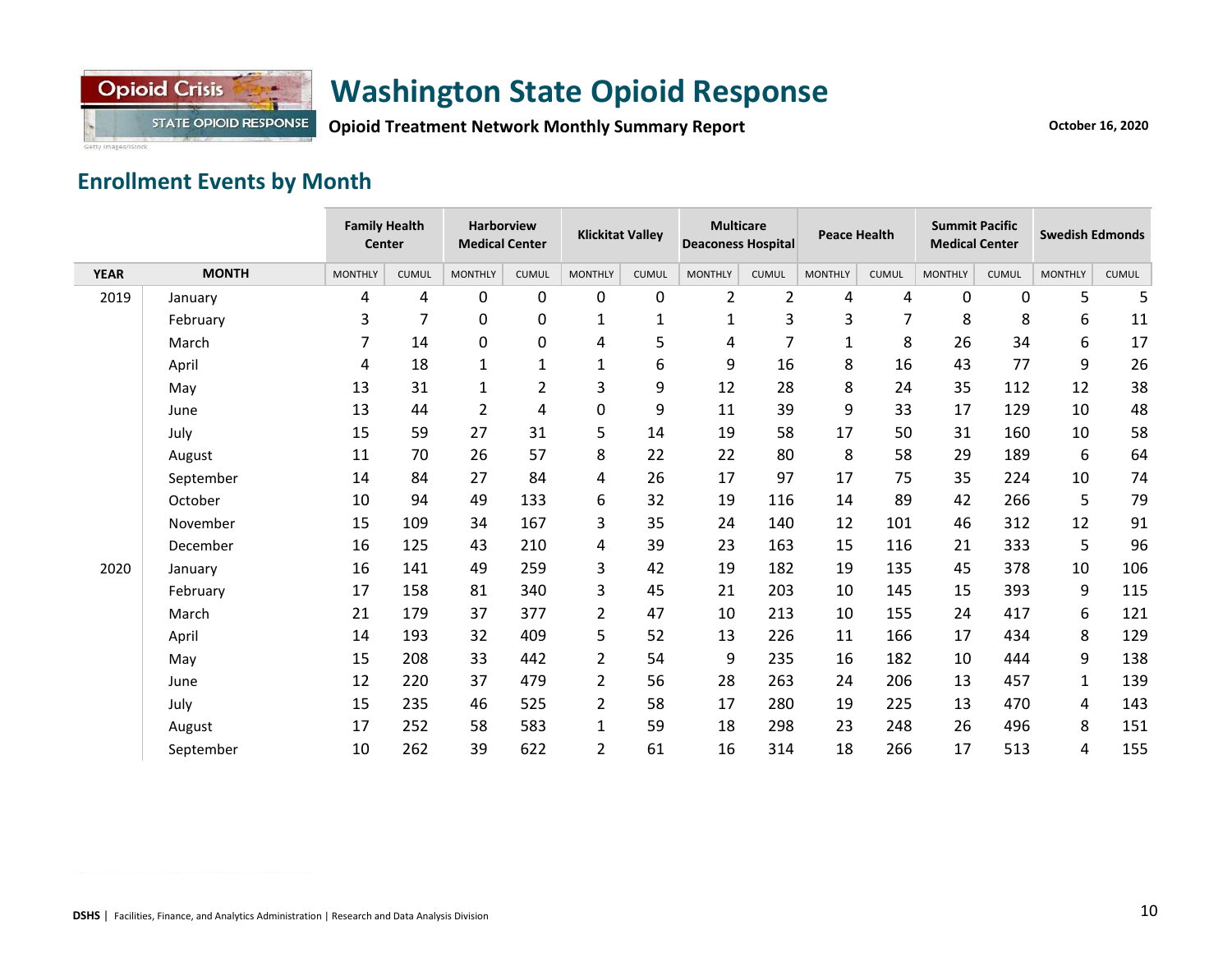

**Opioid Treatment Network Monthly Summary Report**

## **Enrollment Events by Month**

|             |              | <b>Valley Medical</b><br>Group |                | Benton County Jail Franklin County Jail |              | <b>Jefferson County</b><br>Jail |              |                | Kitsap County Jail SCORE King County |                | Olympia Bupe<br><b>Clinic</b> |                |              |                |              |
|-------------|--------------|--------------------------------|----------------|-----------------------------------------|--------------|---------------------------------|--------------|----------------|--------------------------------------|----------------|-------------------------------|----------------|--------------|----------------|--------------|
| <b>YEAR</b> | <b>MONTH</b> | <b>MONTHLY</b>                 | <b>CUMUL</b>   | <b>MONTHLY</b>                          | <b>CUMUL</b> | <b>MONTHLY</b>                  | <b>CUMUL</b> | <b>MONTHLY</b> | <b>CUMUL</b>                         | <b>MONTHLY</b> | <b>CUMUL</b>                  | <b>MONTHLY</b> | <b>CUMUL</b> | <b>MONTHLY</b> | <b>CUMUL</b> |
| 2019        | January      | 0                              | 0              | 28                                      | 28           | $\mathbf{1}$                    | $\mathbf{1}$ | $\mathbf{1}$   | 1                                    | $\mathbf{1}$   | $\mathbf 1$                   | $\mathbf{1}$   | $\mathbf{1}$ | 37             | 37           |
|             | February     | 0                              | 0              | 217                                     | 245          | 5                               | 6            | 7              | 8                                    | 1              | $\overline{2}$                | 9              | 10           | 56             | 93           |
|             | March        | $\mathbf{1}$                   | $\mathbf{1}$   | 160                                     | 405          | 12                              | 18           | $\overline{7}$ | 15                                   | 9              | 11                            | 6              | 16           | 79             | 172          |
|             | April        | $\mathbf{1}$                   | $\overline{2}$ | 152                                     | 557          | 14                              | 32           | $\overline{2}$ | 17                                   | 28             | 39                            | 8              | 24           | 99             | 271          |
|             | May          | 1                              | 3              | 128                                     | 685          | 29                              | 61           | 6              | 23                                   | 17             | 56                            | 5              | 29           | 88             | 359          |
|             | June         | 3                              | 6              | 153                                     | 838          | 19                              | 80           | 7              | 30                                   | 18             | 74                            | 6              | 35           | 84             | 443          |
|             | July         | 3                              | 9              | 142                                     | 980          | 31                              | 111          | 10             | 40                                   | 20             | 94                            | 15             | 50           | 63             | 506          |
|             | August       | 5                              | 14             | 150                                     | 1,130        | 24                              | 135          | 12             | 52                                   | 20             | 114                           | 25             | 75           | 87             | 593          |
|             | September    | 6                              | 20             | 169                                     | 1,299        | 33                              | 168          | 10             | 62                                   | 17             | 131                           | 28             | 103          | 57             | 650          |
|             | October      | 5                              | 25             | 146                                     | 1,445        | 28                              | 196          | 6              | 68                                   | 25             | 156                           | 17             | 120          | 77             | 727          |
|             | November     | $\overline{2}$                 | 27             | 119                                     | 1,564        | 31                              | 227          | 9              | 77                                   | 22             | 178                           | 10             | 130          | 52             | 779          |
|             | December     | 3                              | 30             | 127                                     | 1,691        | 39                              | 266          | 11             | 88                                   | 20             | 198                           | 15             | 145          | 71             | 850          |
| 2020        | January      | 5                              | 35             | 131                                     | 1,822        | 30                              | 296          | 11             | 99                                   | 19             | 217                           | 17             | 162          | 76             | 926          |
|             | February     | 8                              | 43             | 114                                     | 1,936        | 39                              | 335          | 5              | 104                                  | 19             | 236                           | 12             | 174          | 48             | 974          |
|             | March        | $\overline{2}$                 | 45             | 63                                      | 1,999        | 21                              | 356          | 4              | 108                                  | 20             | 256                           | 11             | 185          | 27             | 1001         |
|             | April        | 3                              | 48             | 24                                      | 2,023        | 18                              | 374          | $\mathbf{2}$   | 110                                  | 15             | 271                           | 22             | 207          | 10             | 1,011        |
|             | May          | $\overline{2}$                 | 50             | 31                                      | 2,054        | 19                              | 393          | 4              | 114                                  | 17             | 288                           | 23             | 230          | 31             | 1,042        |
|             | June         | 6                              | 56             | 37                                      | 2,091        | 24                              | 417          | 0              | 114                                  | 18             | 306                           | 41             | 271          | 44             | 1,086        |
|             | July         | 8                              | 64             | 38                                      | 2,129        | 37                              | 454          | 5              | 119                                  | 15             | 321                           | 39             | 310          | 31             | 1,117        |
|             | August       | 6                              | 70             | 34                                      | 2,163        | 16                              | 470          | 7              | 126                                  | 18             | 339                           | 27             | 337          | 31             | 1,148        |
|             | September    | 8                              | 78             | 56                                      | 2,219        | 19                              | 489          | 2              | 128                                  | 17             | 356                           | 23             | 360          | 39             | 1,187        |